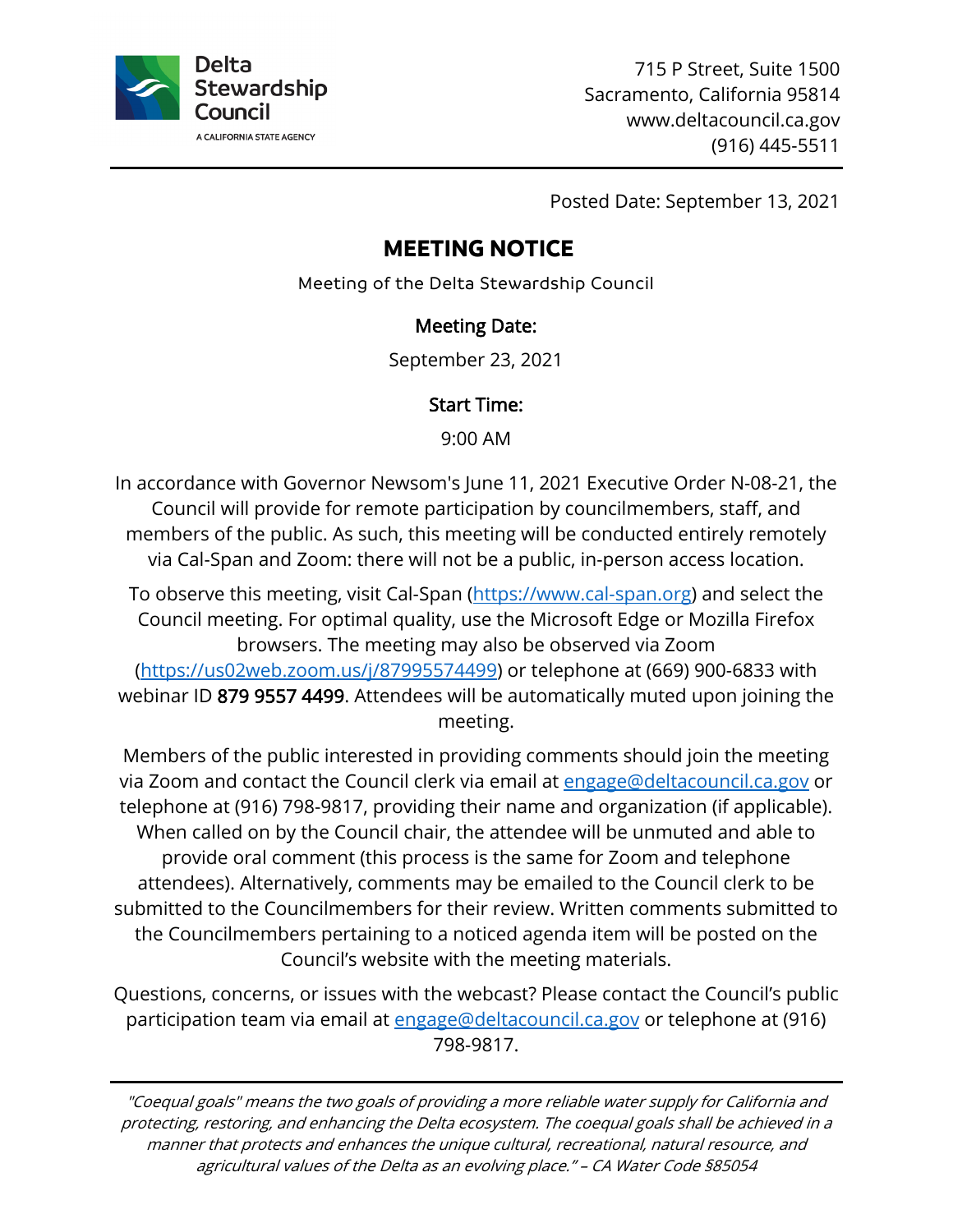#### Webcast:

The meeting will be webcast at: [https://www.cal-span.org](https://www.cal-span.org/)

Select the Delta Stewardship Council meeting from the list under "Next Live State Meetings."

#### Direct Link to Meeting:

You can join the meeting directly as an Attendee at:

<https://us02web.zoom.us/j/87995574499>

Phone Number:

Please call (669) 900-6833

Webinar ID: 879 9557 4499

THE AGENDA ITEMS LISTED BELOW MAY BE CONSIDERED IN A DIFFERENT ORDER PURSUANT TO THE DETERMINATION OF THE COUNCIL CHAIR. TIMES LISTED ON THE AGENDA ARE APPROXIMATE ONLY. AT THE DISCRETION OF THE DELTA STEWARDSHIP COUNCIL, ALL ITEMS APPEARING ON THIS AGENDA, WHETHER OR NOT EXPRESSLY LISTED FOR ACTION, MAY BE DELIBERATED UPON AND MAY BE SUBJECT TO ACTION. PUBLIC COMMENT MAY BE LIMITED TO THREE MINUTES PER PERSON.

1. WELCOME AND INTRODUCTIONS

#### 2. ROLL CALL – ESTABLISH A QUORUM (WATER CODE §85210.5)

#### 3. CONSENT CALENDAR (ACTION ITEM)

Items for the consent calendar are expected to be routine and noncontroversial. The Council will be asked to approve items on the consent calendar at one time without discussion. If any councilmember, staff, or interested person requests that an item be removed from the consent calendar, it will be removed. Removed items may be taken up either immediately after the consent agenda or placed later in the agenda at the Chair's discretion.

## A) ADOPTION OF AUGUST 26, 2021 MEETING SUMMARY

#### 4. CHAIR'S REPORT (INFORMATION ITEM)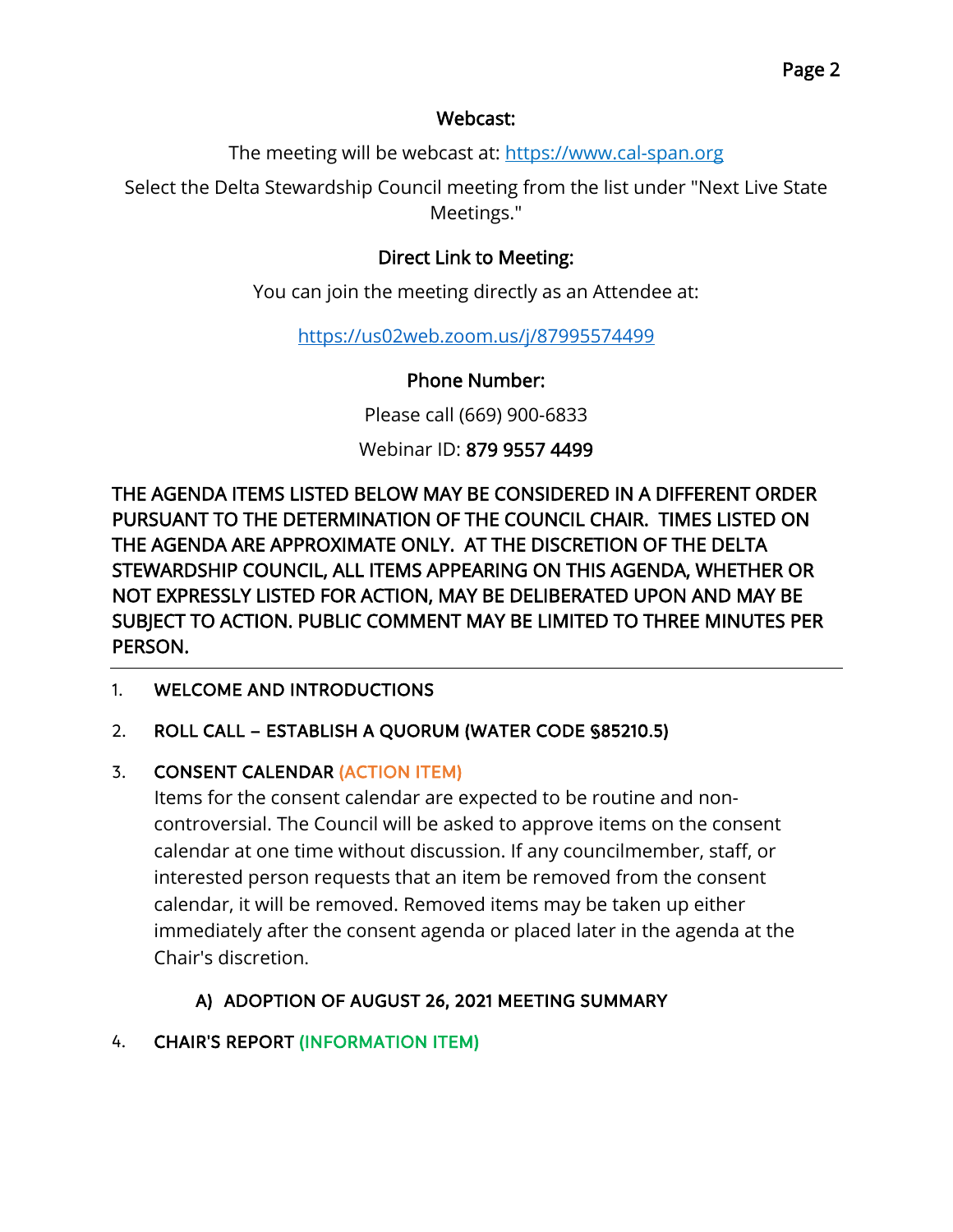#### 5. PUBLIC COMMENT

The public may comment on any topic not on the Council's agenda.

#### 6. EXECUTIVE OFFICER'S REPORT

The Executive Officer will provide an update on the Council's activities and provide the Council with outgoing correspondence, the Outreach Highlights Report, the Active Projects List, and other relevant documents.

## A) LEGAL UPDATE (INFORMATION ITEM)

## B) LEGISLATIVE UPDATE (ACTION ITEM)

The Council may discuss current legislation that could affect the Council and/or implementation of the Delta Plan, and may take action to express support, opposition, or seek to amend any of the bills listed in the monthly legislative report.

## 7. LEAD SCIENTIST'S REPORT (INFORMATION ITEM)

Delta Lead Scientist Dr. Laurel Larsen will provide an update on Delta Science Program activities. The Lead Scientist Update provides the Council with unbiased advice on matters of scientific importance in the Delta. In addition, the monthly report provides an opportunity to discuss relevant advances in science impacting the Delta and highlights Delta Science Program activities.

## 8. CONSIDERATION AND POSSIBLE APPROVAL OF A CONTRACT WITH THE REGENTS OF THE UNIVERSITY OF CALIFORNIA, SAN DIEGO, CALIFORNIA SEA GRANT FOR THE 2022 CLASS OF DELTA SCIENCE FELLOWS AND 2022/2023 CLASSES OF STATE POLICY FELLOWS (ACTION ITEM)

The Council will consider approval of a contract, in the amount of \$2,069,146, with the University of California, San Diego, California Sea Grant for the upcoming 2022 class of Delta Science Fellows and 2022/2023 classes of State Policy Fellows. The contract term would be from November 1, 2021 through October 31, 2024. These Fellows conduct Delta scientific research at academic institutions (Delta Science Fellows) or work in the Council's offices in support of Council priorities (State Policy Fellows).

## 9. DELTA WATERMASTER UPDATE (INFORMATION ITEM)

Delta Watermaster Michael Patrick George will present a report as required by the Delta Reform Act (Water Code §85320(d)), including efforts to address the ongoing drought and its impact on the Delta.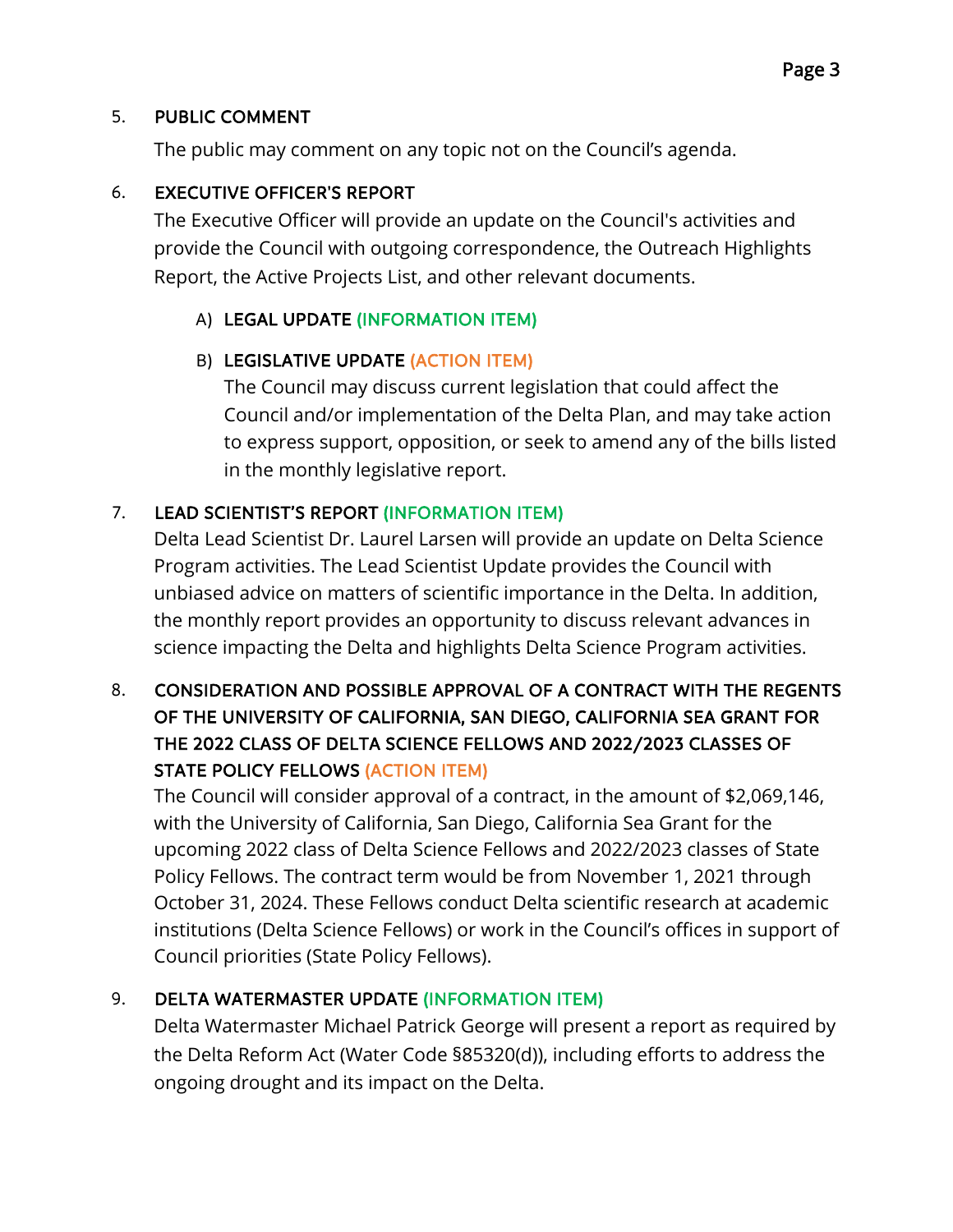10. METROPOLITAN TRANSPORTATION COMMISSION/ASSOCIATION OF BAY AREA GOVERNMENTS DRAFT PLAN BAY AREA 2050 COMMENT LETTER (ACTION ITEM) Council staff will present the Delta Reform Act requirements for the Council's review and advice regarding regional transportation plans and sustainable communities strategies. Staff from the Metropolitan Transportation Commission/Association of Bay Area Governments (MTC/ABAG) will then provide an overview of Draft Plan Bay Area 2050. Finally, the Council will consider approval of a comment letter to MTC/ABAG containing preliminary findings regarding the consistency of Draft Plan Bay Area 2050 with the Delta Plan.

## 11. SAN FRANCISCO ESTUARY PARTNERSHIP'S ESTUARY BLUEPRINT (INFORMATION ITEM)

Staff from the San Francisco Estuary Partnership will provide the Council with an update on the Estuary Blueprint, a comprehensive conservation and management plan—and sister document of the Delta Plan—for the San Francisco Estuary. Council staff are participating in the Estuary Blueprint update to ensure consistency between the two plans.

## 12. DELTA CONVEYANCE UPDATE (INFORMATION ITEM)

Staff from the California Department of Water Resources and Delta Conveyance Design and Construction Authority will provide the Council with an update on the Delta Conveyance Project's progress.

## 13. PREPARATION FOR NEXT COUNCIL MEETING

#### ADJOURN

NOTE: Should the Council complete its business under any agenda item, it will move on to the next agenda item. Should the Council complete its full agenda for a meeting day before the scheduled adjournment time, and no member of the public wishes to provide further testimony, the Council meeting will adjourn early.

Your comments are important to each member of the Council and staff.

Correspondence received by regular mail or email before 12:00 PM the day before a Council meeting will be distributed to members in advance of the meeting. Correspondence received after 12:00 PM will be distributed to the members at the start of the meeting or when received.

Members of the public shall be provided an opportunity to address the Delta Stewardship Council on any agenda item except closed session items and those items for which the public has already been afforded such an opportunity at an earlier meeting. Comments during the public comment period shall be limited to matters within the Council's jurisdiction. Reasonable time limits may be established for public comments (Government Code Section 11125.7).